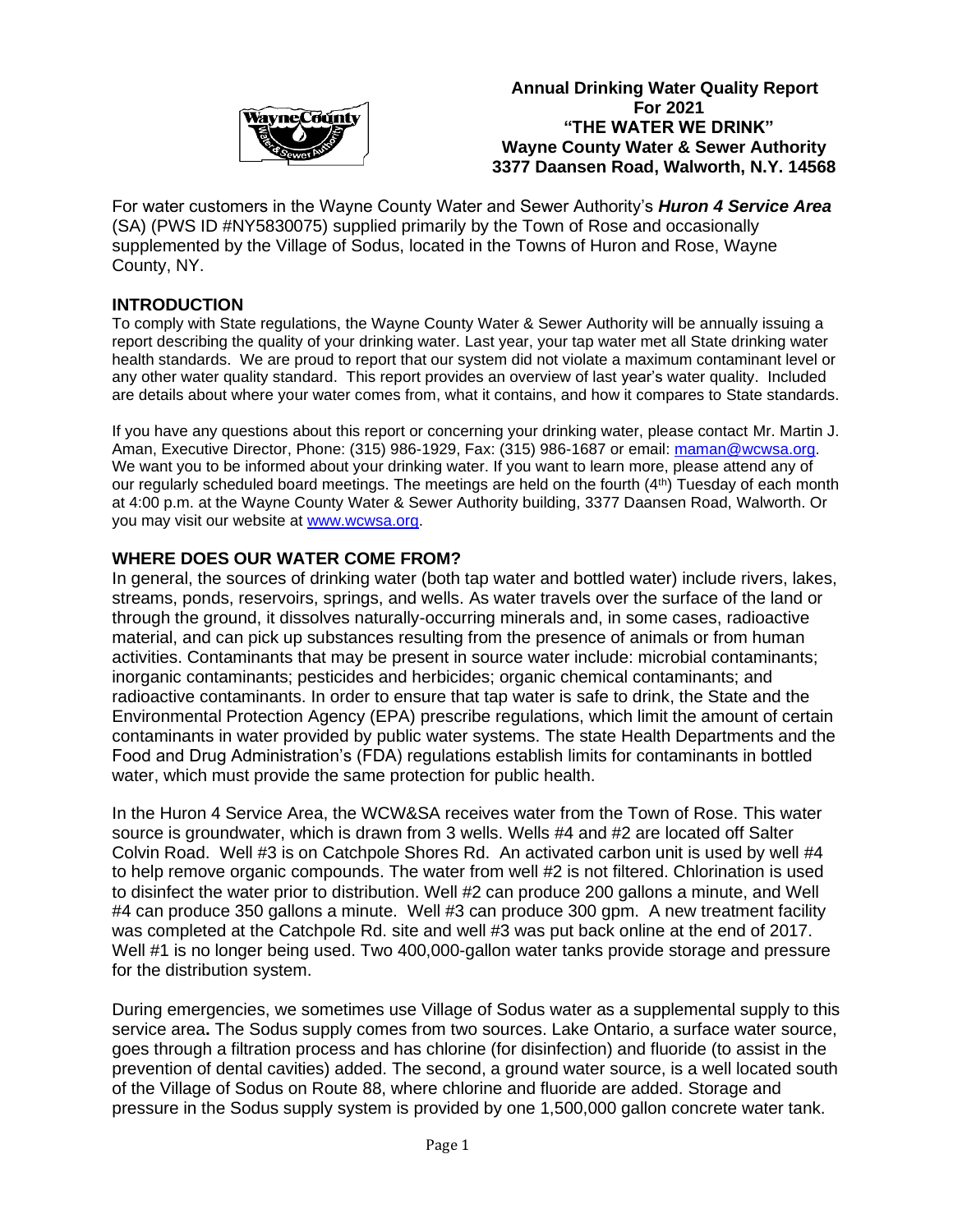## **SOURCE WATER ASSESSMENT PROGRAM**

The NYS DOH has completed a source water assessment for this system, based on available information. Possible and actual threats to this drinking water source were evaluated. The state source water assessment includes a susceptibility rating based on the risk posed by each potential source of contamination and how easily contaminants can move through the subsurface to the wells. The susceptibility rating is an estimate of the potential for contamination of the source water; it does not mean that the water delivered to consumers is, or will become contaminated. See section "are there contaminants in our drinking water?" for a list of the contaminants that have been detected. The source water assessments provide resource managers with additional information for protecting source waters in the future. Water suppliers and state health departments will use this information to direct future source water protection activities. These may include water quality monitoring, resource management, planning, and education programs.

As mentioned before, Rose water comes from 3 drilled wells. The source water assessment has rated Well #2 as having a medium-high susceptibility to microbials, nitrates, industrial solvents, metals, pesticides, and petroleum products. While no significant sources of contamination have been identified in these areas, the wells draw greater than 100 gallons per minute (gpm) from an unconfined aquifer. Well #3 has been rated as having a high susceptibility to nitrates, a medium-high susceptibility to industrial solvents, petroleum products, metals, pesticides, and other industrial contaminants, and a medium susceptibility to microbials. These ratings are due primarily to the close proximity of permitted discharge facilities (industrial/commercial facilities that discharge waste water into the environment and are regulated by the state or federal government) to the well and pasture in the assessment area. In addition, the well has detections of sulfate at levels consistent with a high chemical sensitivity and the well is screened in a confined aquifer with an estimated recharge area within the selected time of travel. Well #4 has been rated as having a high susceptibility to some microbials and a medium-high susceptibility to other microbials, industrial solvents, petroleum products, nitrates, metals, and pesticides. These ratings are due to low intensity residential activities in the assessment area. In addition, the wells draw greater than 100 gpm from an unconfined aquifer. While the source water assessment rates these wells as being susceptible to microbials, please note that Rose water is disinfected to ensure that the finished water delivered into your home meets New York State's drinking water standards from microbial contamination.

For the Sodus supply, some water is derived from one drilled well. The source water assessment has rated this well as having a medium-high susceptibility to microbials, nitrates, metals, pesticides, petroleum products, industrial solvents, and other industrial contaminants. These ratings are due primarily to the close proximity of pasture in the assessment area. In addition, the well draws from an unconfined aquifer of unknown hydraulic conductivity. Please note that, while the source water assessment rates the Village of Sodus well as being susceptible to microbials, that water is disinfected to ensure that the finished water delivered into your home meets the New York State drinking water standards for microbial contamination. A copy of this assessment, including a map of the assessment area, can be obtained by contacting us. A copy of these assessments, including a map of the assessment areas, can be obtained by contacting us as noted below.

## **FACTS AND FIGURES**

This water system serves approximately 24 people through 8 residential service connections, and also serves the Marshall Farms Complex in the Town of Huron as the primary customer within this service area. The water purchased by W.C.W. & S.A. in 2021 for the Huron 4 service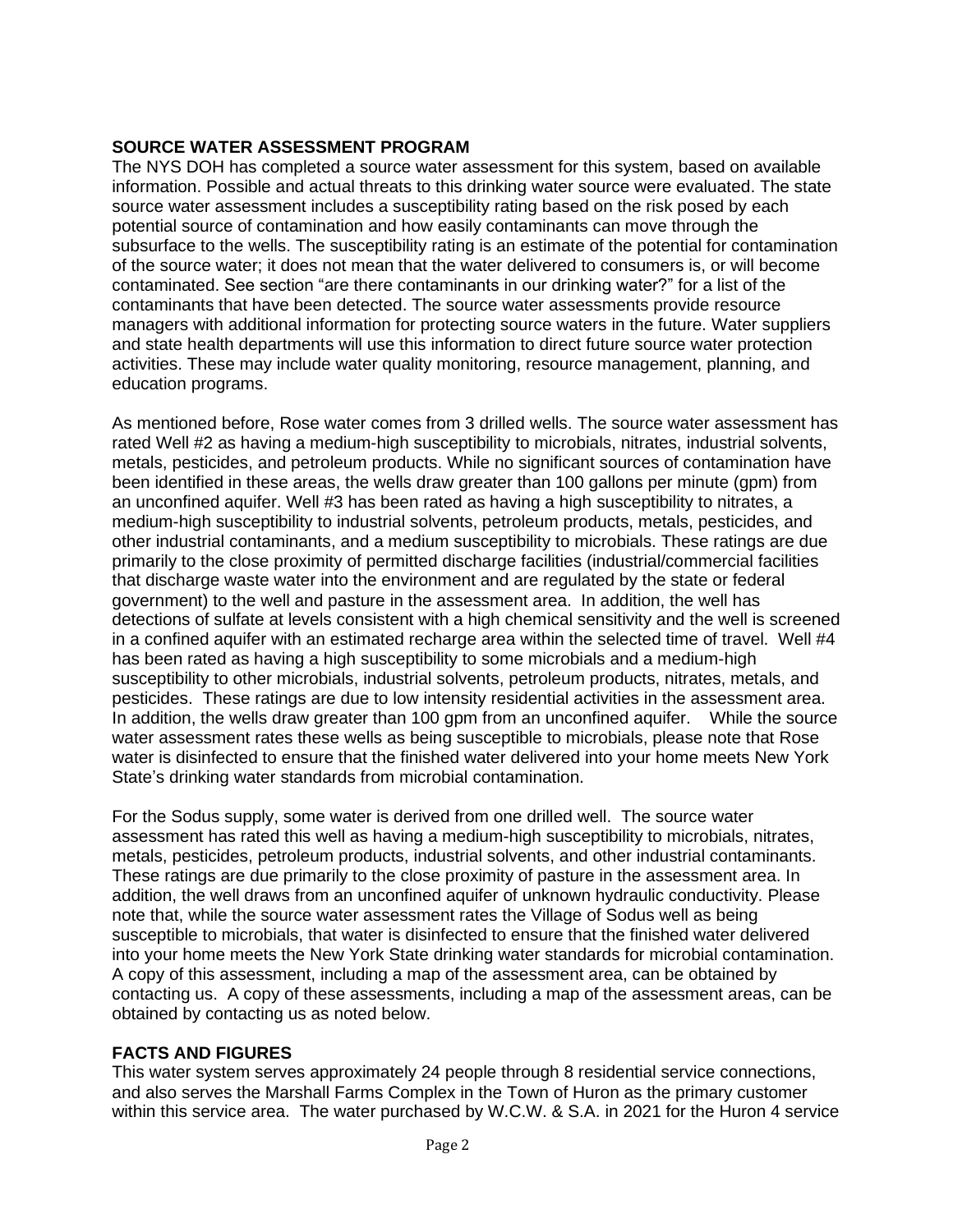area was approximately 6.5 million gallons. The amount of water sold to customers was approximately 6.1 million gallons. The unsold water is water used for firefighting and flushing of mains, as well as water lost through leaks, slowed meters, unauthorized use of water, etc. In 2021, water customers were charged a \$4.70 per 1,000 gallons of water, and a \$25.00 basic service charge per quarter. This rate would result in an annual water charge of \$335.00 for a customer using 50,000 gallons per year, an average use for a family of three.

**ARE THERE CONTAMINANTS IN OUR DRINKING WATER?** As the State regulations require, we routinely test your drinking water for numerous contaminants. These contaminants include: total coliform, inorganic compounds, nitrate, nitrite, lead, copper, volatile organic compounds, total trihalomethanes, synthetic organic compounds and radiological. The table presented below depicts which compounds were detected in your drinking water. The Wayne County Water & Sewer Authority and its suppliers send their samples to independent New York State certified water quality testing laboratories. The State allows us to test for some contaminants less than once per year because the concentrations of these contaminants do not change frequently. Some of our data, though representative, are more than one year old.

It should be noted that all drinking water, including bottled drinking water, may reasonably be expected to contain at least small amounts of some contaminants. The presence of contaminants does not necessarily indicate that water poses a health risk. More information about contaminants and potential health effects can be obtained by calling the EPA's Safe Drinking Water Hotline (800) 426-4791 or log on to EPA's Drinking Water Website **[www.epa.gov/safewater/](http://www.epa.gov/safewater/)**. If you have questions or concerns about the quality of your water, please feel free to contact the Authority or the local office of the NYSDOH.

 **Mr. Martin J. Aman Ms. Sheryl Robbins Wayne County Water & Sewer Authority NYS Department of Health** 3377 Daansen Road 624 Pre-emption Road Walworth, NY 14568 Geneva, NY 14456 (315) 986-1929 (315) 789-3030  **[www.wcwsa.](http://www.wcwsa/)org [www.health.ny.gov](http://www.health.state.ny.us/)**

• The Wayne County Water and Sewer Authority is required to collect and analyze one (1) total coliform sample from within the Authority's Huron 4 Service Area distribution system per month. No samples exceeded New York State Health Department or EPA drinking water standards. We continue to strive to provide the best quality of water to our customers.

The accompanying table shows the *detected results only* of monitoring for the period of January 1<sup>st</sup> to December 31<sup>st</sup> 2021, and any detected results taken in the past 5 years.

| Contaminant |      | <b>Units Violation MCLG</b><br>Yes/No |     | <b>MCL</b> | Date of<br><b>Sample</b> | Town of<br><b>Rose Supply</b> | <b>V/Sodus Lake</b><br>Plant = VSLP | <b>Likely Source</b>                    |
|-------------|------|---------------------------------------|-----|------------|--------------------------|-------------------------------|-------------------------------------|-----------------------------------------|
|             |      |                                       |     |            |                          |                               | <b>V/Sodus Well</b>                 |                                         |
| Alkalinity  | Mg/I | No.                                   | N/A | N/A        | 2021                     | <b>NS</b>                     | 87.2-115<br>(VSLP)                  | Naturally present in the<br>environment |
| Barium      | mg/l | No.                                   | 2   | 2          | 2020                     | Well #2<br>21                 | 0.0225 (VSLP)                       | Erosion of natural deposits             |
|             |      |                                       |     |            | 2020                     | Well #4<br>95<br>Well $#3$    | $0.131$ (VS Well)                   |                                         |
|             |      |                                       |     |            | 2021                     | 0.15                          |                                     |                                         |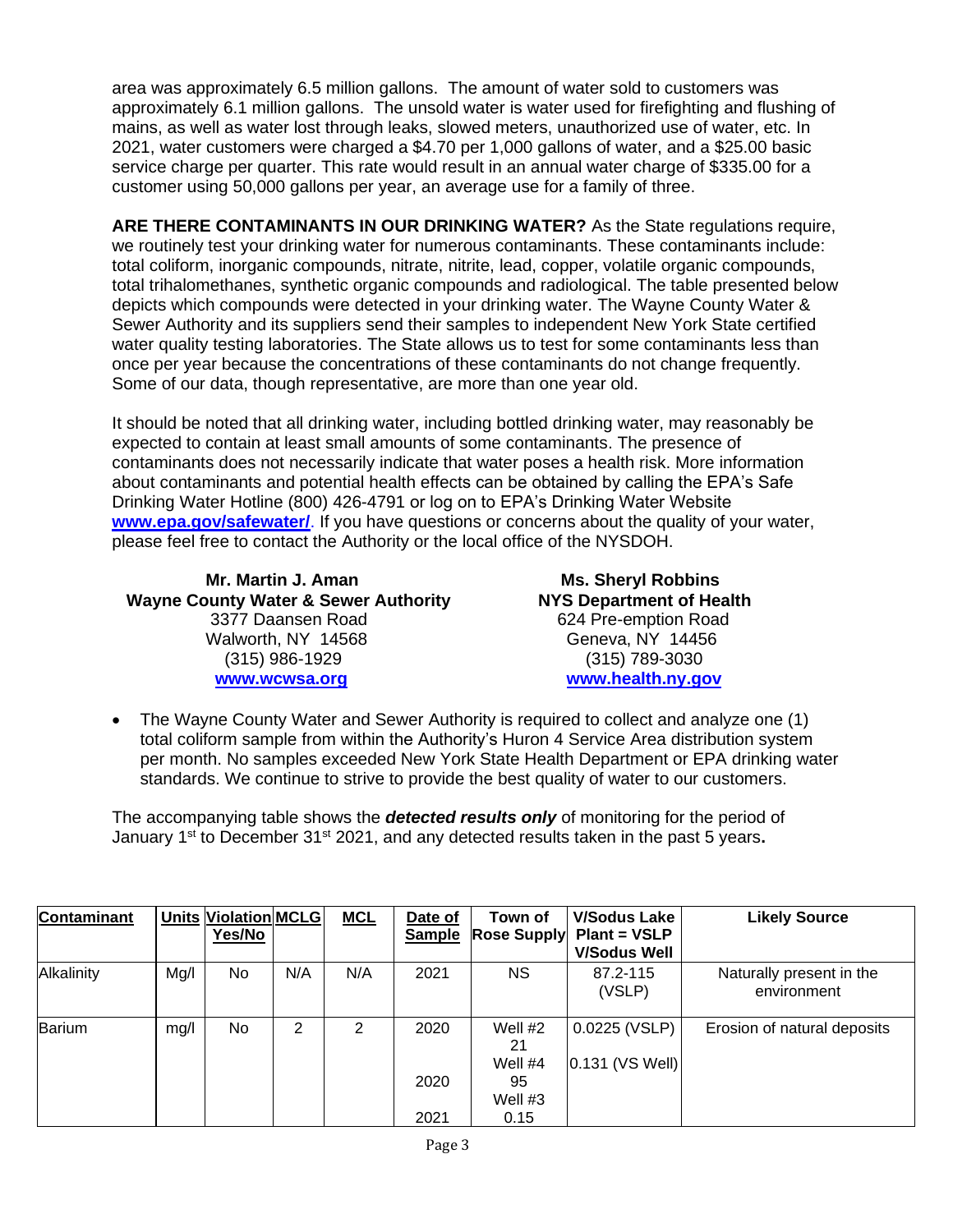| Chromium                                        | Mg/I       | No        | N/A         | $Ug/I =$<br>ppb 250                     | 2021<br>2020         | Well #3<br>ND.<br>Well #4<br>0.0051                     | <b>ND</b>                                                        | Naturally occurring, or indicative<br>of road salt contamination                                                 |
|-------------------------------------------------|------------|-----------|-------------|-----------------------------------------|----------------------|---------------------------------------------------------|------------------------------------------------------------------|------------------------------------------------------------------------------------------------------------------|
| Nickel                                          | Mg/l       | <b>No</b> | N/A         | N/A                                     | 2021<br>2020         | Well #3<br>0.0032<br>Well #4<br>0.0022                  | < 0.0005<br>(VSLP)                                               | Dissolution of rocks and soils<br>from atmospheric fallout, from<br>biological decays and from waste<br>disposal |
| Nitrate                                         | mg/l       | <b>No</b> | 5           | 10                                      | 2021                 | Well #2<br>2.1<br>Well #3<br>0.29<br>Well #4<br>2.3     | 0.32 (VSLP)<br>3.7 (VS Well)                                     | Erosion of natural deposits                                                                                      |
| Turbidity<br>Plant<br>*footnote 4               | <b>NTU</b> | <b>No</b> | N/A         | TT=95%<br>of<br>samples<br>$>$ or = 0.3 | Continuous<br>2021   | N/A                                                     | 100%<br>$0.02 - 0.29$                                            | Soil runoff                                                                                                      |
| Turbidity<br><b>Distribution</b><br>*footnote 4 | <b>NTU</b> | No        | N/A         | $NTU = 5$                               | Daily<br>2021        | N/A                                                     | Max<br>1.90                                                      | Soil runoff                                                                                                      |
| Copper<br>*footnote #1                          | ug/l       | <b>No</b> | 1300        | 1300                                    | 2019/<br>2021        | 120<br>$(22 - 230)$<br>2019                             | 210<br>$(6.5 - 2000)$<br><b>VSLP</b><br>2021                     | Corrosion of household plumbing<br>systems; erosion of natural<br>deposits; leaching from wood<br>preservatives  |
| Lead<br>*footnote #2                            | ug/l       | <b>No</b> | 15          | 15                                      | 2019/<br>2021        | 3.1<br>$(ND-5.9)$<br>2019                               | 5.9<br>$(ND-29)$<br><b>VSLP</b><br>2021                          | Corrosion of household plumbing<br>systems, erosion of natural<br>deposits                                       |
| Fluoride                                        | mg/l       | No        | 2.2         | 2.2                                     | 2020<br>2021<br>2020 | Well #2<br>< 0.2<br>Well #3<br>0.24<br>Well #4<br>< 0.2 | 0.5-1.5 VSLP<br>(Daily 2021)<br>$0.5 - 1.5$ Well<br>(Daily 2021) | Natural and additive which<br>promotes strong teeth                                                              |
| Total<br>Trihalomethanes<br>*footnote 3         | ug/l       | No        | N/A         | 80                                      | 2021                 | 5                                                       | 28.7<br>$(16.5 - 34.8)$                                          | <b>Disinfection Byproducts</b>                                                                                   |
| HAA5                                            | ug/l       | No        | N/A         | 60                                      | 2021                 | < 0.5                                                   | 15.1<br>$(7.2 - 14.4)$                                           | By-Product of drinking water<br>chlorination                                                                     |
| <b>Gross Alpha</b>                              | pCi/l      | No        | $\mathbf 0$ | 15                                      | 2020<br>2014         | <b>ND</b>                                               | 0.263 VSLP<br>0.66 Well                                          | Erosion of natural deposits                                                                                      |
| <b>Gross Beta</b>                               | pCi/l      | No        | $\mathbf 0$ | 50                                      | 2020<br>2014         | <b>ND</b>                                               | 0.124 VSLP<br>1.32 Well                                          | Decay of natural deposits and<br>manmade emissions                                                               |
| Uranium                                         | mg/L       | <b>No</b> | 5           | 30                                      | 2020<br>2014         | Well #4<br>0.001<br>10/25/18                            | 0.252 VSLP<br>(2020)<br>0.36 Well<br>(2014)                      | Erosion of natural deposits                                                                                      |
| Radium 226                                      | pCi/l      | No        | N/A         | $\overline{5}$                          | 2016<br>2018<br>2016 | Well #2 ND<br>Well # 3 ND<br>Well #4 ND                 | 0.336 VSLP<br>(2020)<br>0.47 Well<br>(2014)                      | Erosion of natural deposits                                                                                      |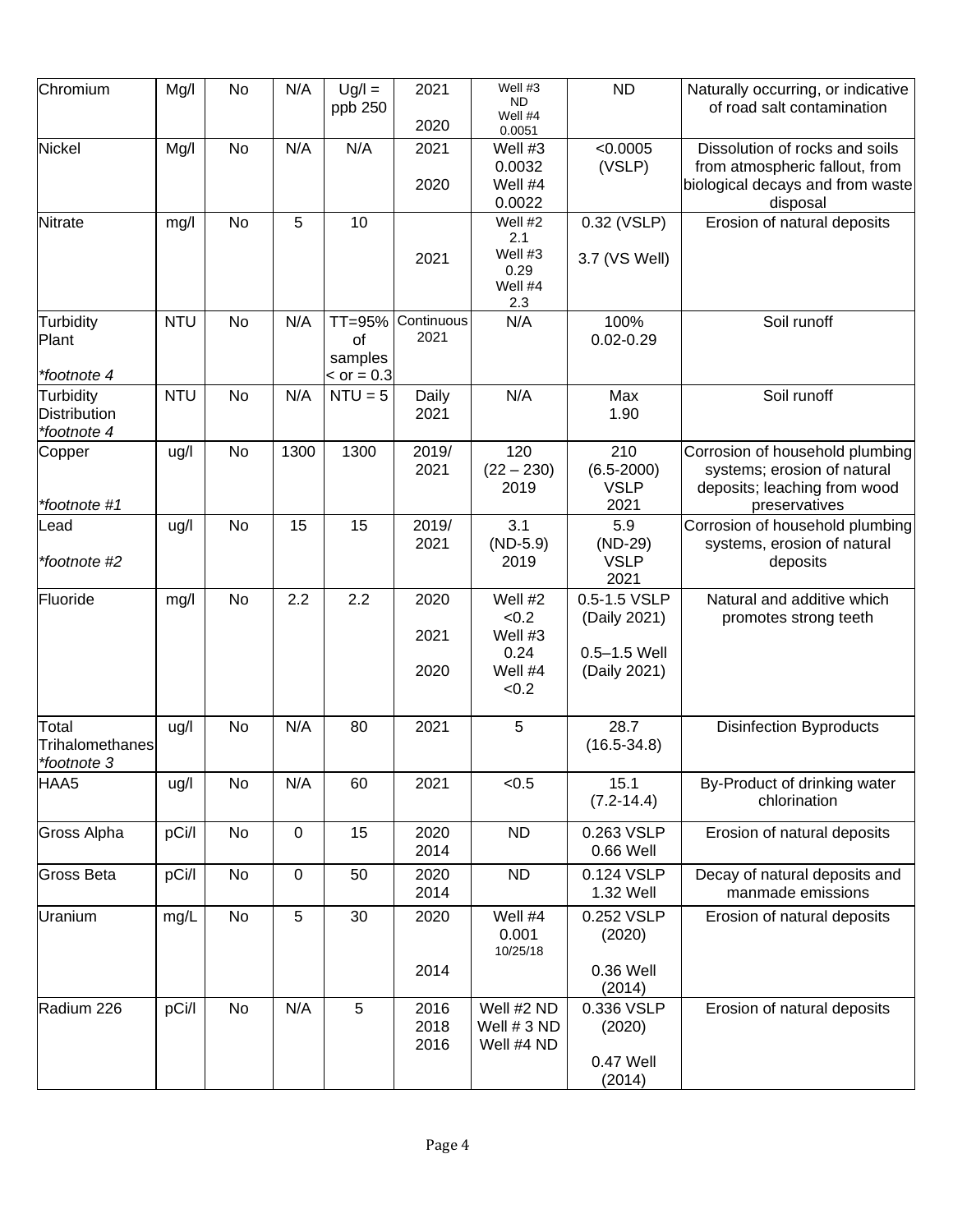| Radium 228                                          | pCi/l | No | N/A | 5   | 2016<br>2018<br>2016 | Well #2 ND<br>Well $# 3 ND$<br>Well #4 ND | 0.148 VSLP<br>(2020)  | Erosion of natural deposits                                                                       |
|-----------------------------------------------------|-------|----|-----|-----|----------------------|-------------------------------------------|-----------------------|---------------------------------------------------------------------------------------------------|
|                                                     |       |    |     |     |                      |                                           | 0.8 Well<br>(2014)    |                                                                                                   |
| Selenium                                            | Mg/I  | No | N/A | 0.1 | 2021                 | Well #3<br><b>ND</b>                      | <b>ND</b>             | Discharge from petroleum and<br>metal refineries                                                  |
| Organic Carbon                                      | Mg/I  | No | N/A | N/A | 2021                 | <b>NS</b>                                 | $1.4 - 2.3$<br>(VSLP) | Naturally present in the<br>environment                                                           |
| Perfluorooctanoic<br><b>Sulfonic Acid</b><br>(PFOS) | Ng/I  | No | N/A | 10  | 2021                 | <b>NS</b>                                 | 3.4<br>(VSPLP)        | Widespread use in commercial<br>and industrial applications                                       |
|                                                     |       |    |     |     |                      |                                           | ND.<br>(Well)         |                                                                                                   |
| <b>IPerfluorooctanoic</b><br>Acid (PFOA)            | Ng/l  | No | N/A | 10  | 2021                 | <b>NS</b>                                 | 2.0<br>(VSPL)         | Widespread use in commercial<br>and industrial environment                                        |
|                                                     |       |    |     |     |                      |                                           | <b>ND</b><br>(Well)   |                                                                                                   |
| 1,4 Dioxane                                         | Ug/l  | No | N/A | 1   | 2021                 | <b>NS</b>                                 | 0.034<br>(VSPL)       | Released into the environment<br>from commercial and industrial<br>sources and is associated with |
|                                                     |       |    |     |     |                      |                                           | ND.<br>(Well)         | inactive and hazardous waste<br>sites                                                             |

\*footnote 1 (Copper) – The level presented represents the 90<sup>th</sup> percentile of the 30 samples collected in the Village of Sodus water system and 10 samples collected in the Rose water system. A percentile is a value on a scale of 100 that indicates the percent of a distribution that is equal to or below it. The  $90<sup>th</sup>$  percentile is equal to or greater than 90% of the copper values detected at your water system. In this case, 30 samples were collected in *the Village of*  **Sodus** water system, and the 90<sup>th</sup> percentile value was 210 ug/l value; the action level for copper was not exceeded at any of the sites tested. The *Town of Rose* water system's 90<sup>th</sup> percentile value was 120 ug/l; the action level for copper was not exceeded at any of the sites tested.

*\*footnote 2 (Lead) -* The level presented represents the 90th percentile of the 10 samples collected in the Rose & 30 samples collected in the Village of Sodus supply areas. The action level for lead was not exceeded in Rose at any of the 10 tested sites. The action level for lead was exceeded at 1 of the sites tested in the Village of Sodus.

*\*footnote 3 (TTHM)* – This level represents the highest Locational Running Annual Average (LRAA) calculated quarterly from data collected.

*\*footnote 4* – Turbidity is a measure of the cloudiness of the water. The suppliers test and record it every 8 seconds because it is a good indicator of the effectiveness of the filtration system. The number 1.90 NTU represents the average measured and 0.02-0.29 NTU represents the range measured. State regulations require that turbidity must always be below 5 NTU. The regulations require that 95% of the turbidity samples collected have measurements below 0.02 NTU.

**Lead:** Lead in drinking water is rarely the sole cause of lead poisoning, but it can add to a person's total lead exposure. All potential sources of lead in the household should be identified and removed, replaced or reduced. Please visit our website, [www.wcwsa.org](http://www.wcwsa.org/) for more information on lead.

**Copper**: Copper is an essential nutrient, but some people who drink water containing copper in excess of the action level over a relatively short period of time could experience gastrointestinal distress. Some people who drink water containing in excess of the action level over many years could suffer liver or kidney damage. People with Wilson's Disease should consult their personal doctor.

### **DEFINITIONS OF TERMS IN TABLE**

**Maximum Contaminant Level (MCL):** The highest level of a contaminant that is allowed in drinking water. MCLs are set as close to MCLGs as feasible.

**Maximum Contaminant Level Goal (MCLG):** The level of a contaminant in drinking water below which there is no known or expected risk to health, MCLGs allow for a margin of safety.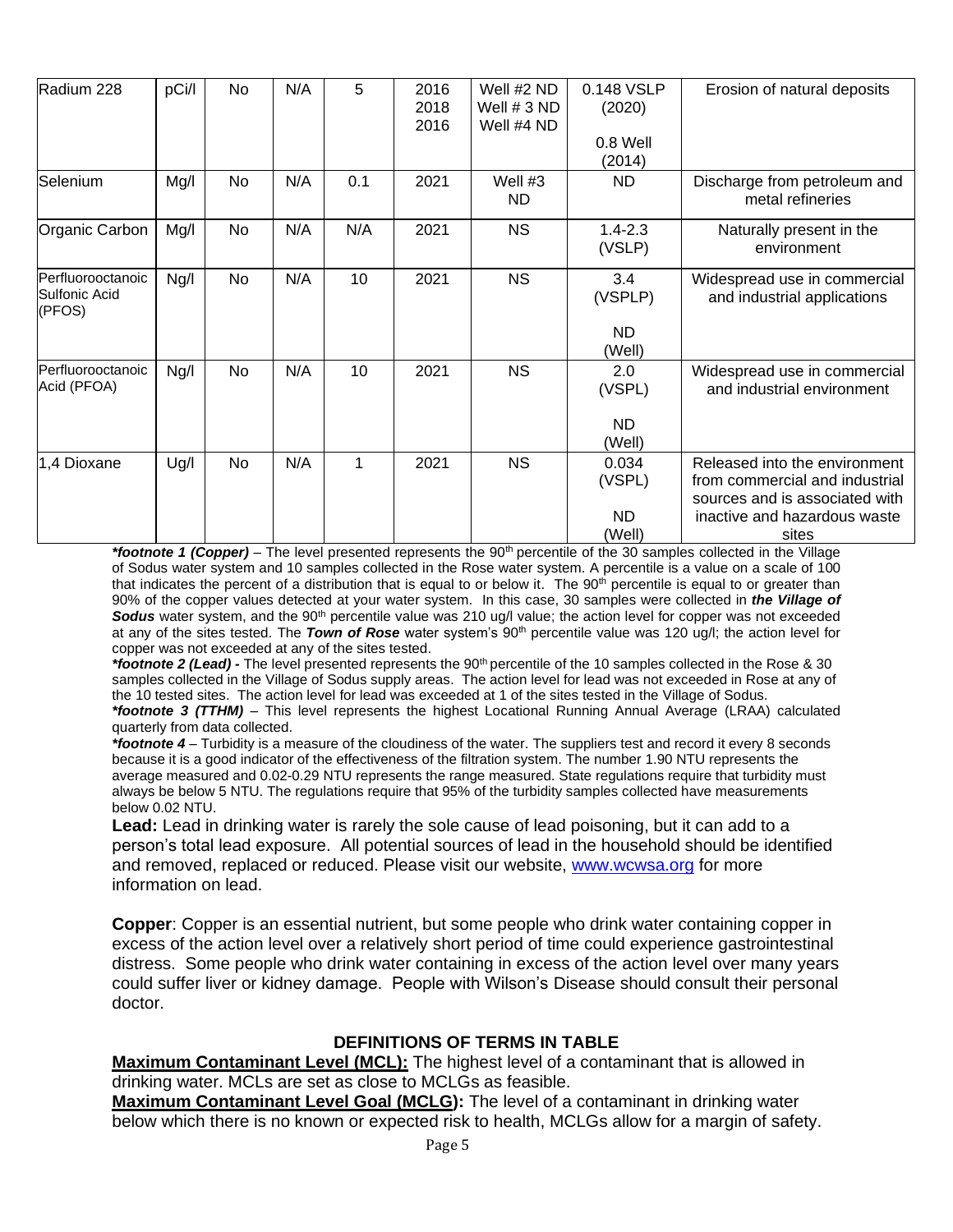**Non-Detects (ND):** Laboratory analysis indicates that the constituent is not present. **Maximum Residual Level (MRDL)**: The highest level of a disinfectant allowed in drinking

water. There is convincing evidence that addition of a disinfectant is necessary for control of microbial contaminants.

**Maximum Residual Disinfectant Level Goal (MRDLG):** The level of a drinking water disinfectant below which there is no known or expected risk to health. MRDLGs do not reflect the benefits of the use of disinfectants to control microbial contamination.

**Action Level (AL):** The concentration of a contaminant which, if exceeded, triggers treatment or other requirements which a water system must follow.

**Treatment Technique (TT):** A required process intended to reduce the level of a contaminant in drinking water.

**Nephelometric Turbidity Unit (NTU):** A measure of the clarity of water. Turbidity in excess of 5 NTU is just noticeable to the average person.

**Milligrams per liter (mg/l):** Corresponds to one part of liquid in one million parts of liquid (parts per million – ppm).

**Micrograms per liter (ug/l):** Corresponds to one part of liquid in one billion parts of liquid (parts per billion – ppb).

**Picocuries per liter (pCi/L):** A measure of the radioactivity in water.

**Million Fibers per Liter (MFL):** A measure of the presence of asbestos fibers longer than 10 micrometers.

**Nanograms per liter (Ng/L):** Corresponds to one part of liquid in one trillion parts of liquid (parts per trillion-ppt).

**NS:** Not sampled

**N/A:** Not applicable

### **WHAT DOES THIS INFORMATION MEAN?**

As you can see by the above table, our system had no violations. We have learned through our testing that some contaminants have been detected; however, these contaminants were detected below the level allowed by the State. During 2021, our system was in compliance with applicable State drinking water operating, monitoring and reporting requirements.

## **DO I NEED TO TAKE SPECIAL PRECAUTIONS?**

Although our drinking water met or exceeded state and federal regulations, some people may be more vulnerable to disease-causing microorganisms or pathogens in drinking water than the general population. Immuno-compromised persons such as persons with cancer undergoing chemotherapy, persons who have undergone organ transplants, people with HIV/AIDS or other immune system disorders, some elderly, and infants can be particularly at risk from infections. These people should seek advice from their health care provider about their drinking water. EPA/CDC guidelines on appropriate means to lessen the risk of infection by Cryptosporidium, Giardia and other microbial pathogens are available from the Safe Drinking Water Hotline (800) 426-4791.

### **INFORMATION ON FLUORIDE ADDITION**

The Village of Sodus system is one of the many drinking water systems in New York State that provides drinking water with a controlled, low level of fluoride for consumer dental health protection. Fluoride is added to the water by the Village of Sodus before it is delivered to us. According to the United States Centers for Disease Control, fluoride is very effective in preventing cavities when present in drinking water at a properly controlled level. To ensure that the fluoride supplement in your water provides optimal dental protection, the Village of Sodus monitors fluoride levels on a daily basis to make sure fluoride is maintained at a target level of 0.7 mg/l. During 2021 monitoring showed that fluoride levels in the Village of Sodus water were within the optimal range 85% of the time. None of the monitoring results showed fluoride at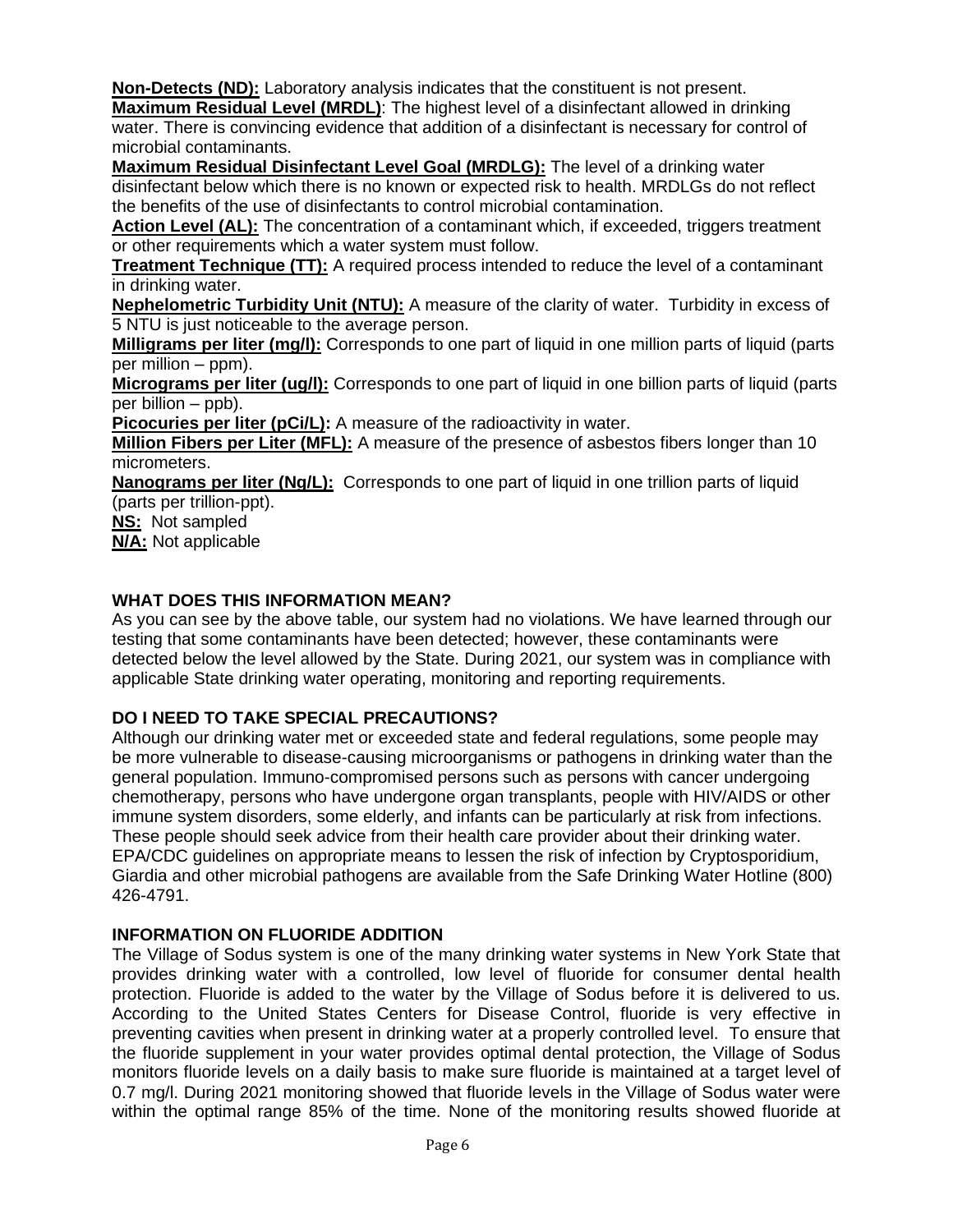levels that approach the 2.2 mg/l MCL for fluoride. Rose does not currently fluoridate their water as part of the treatment process.

# **WHY SAVE WATER AND HOW TO AVOID WASTING IT?**

Although our system has an adequate amount of water to meet present and future demands, there are a number of reasons why it is important to conserve water.

- Saving water saves energy and some of the costs associated with both of these necessities of life;
- Saving water reduces the cost of energy required to pump water and the need to construct costly new transmission mains, wells, pumping systems and water towers; and
- Saving water lessens the strain on the water system during a dry spell or drought, helping to avoid severe water use restrictions so that essential fire fighting needs are met.

You can play a role in conserving water by becoming conscious of the amount of water your household is using, and by looking for ways to use less whenever you can. Conservation tips include:

- Automatic dishwashers use 4-6 gallons for every cycle, regardless of how many dishes are loaded. So, get a run for your money and load it to capacity.
- Turn water off while shaving and/or brushing your teeth.
- Check every faucet in your home for leaks. Just a slow drip can waste 15 to 20 gallons a day. Fix it and you can save almost 6,000 gallons per year.
- Check your toilets for leaks by putting a few drops of food coloring in the tank, watch for a few minutes to see if the color shows up in the bowl. It is not uncommon to lose up to 100 gallons a day from one of these otherwise invisible toilet leaks. Fix it and you can save more than 30,000 gallons a year.
- Use your water meter to detect hidden leaks. Simply turn off all taps and water using appliances. Then check the meter after 15 minutes; if it moved, you have a leak.
- Replace older fixtures with water-saving devices.
- When washing your car, use a bucket for washing and turn on the hose only for rinsing.
- Take showers instead of baths.
- Curb lawn watering water your lawn only when necessary, and water between the hours of 8:00 p.m. - 10:00 a.m.
- Put a layer of mulch around trees and plants to hold water for your plants.
- If you have a swimming pool, fill it during the night when demands on power and water production systems are less.

### **SYSTEM IMPROVEMENTS**

The Authority continued to work on the distribution system maintenance program. This included flushing of dead end watermains, maintenance and painting of fire hydrants, monitoring the cross-connection back flow prevention program with three certified backflow testers, exercising of main line and gate valves throughout the system, and continuation of the residential water meter replacement program within the Authority's service area.

## **CLOSING**

Thank you for allowing us to continue to provide your family with quality drinking water this year. We ask that all our customers help us protect our water sources and systems, which are the heart of our community. In addition to helping us with the conservation measures as outlined in this report, we also ask for your co-operation in reporting any unusual or suspicious activity around any of our water facilities, including tanks, hydrants, pump stations, etc. We encourage